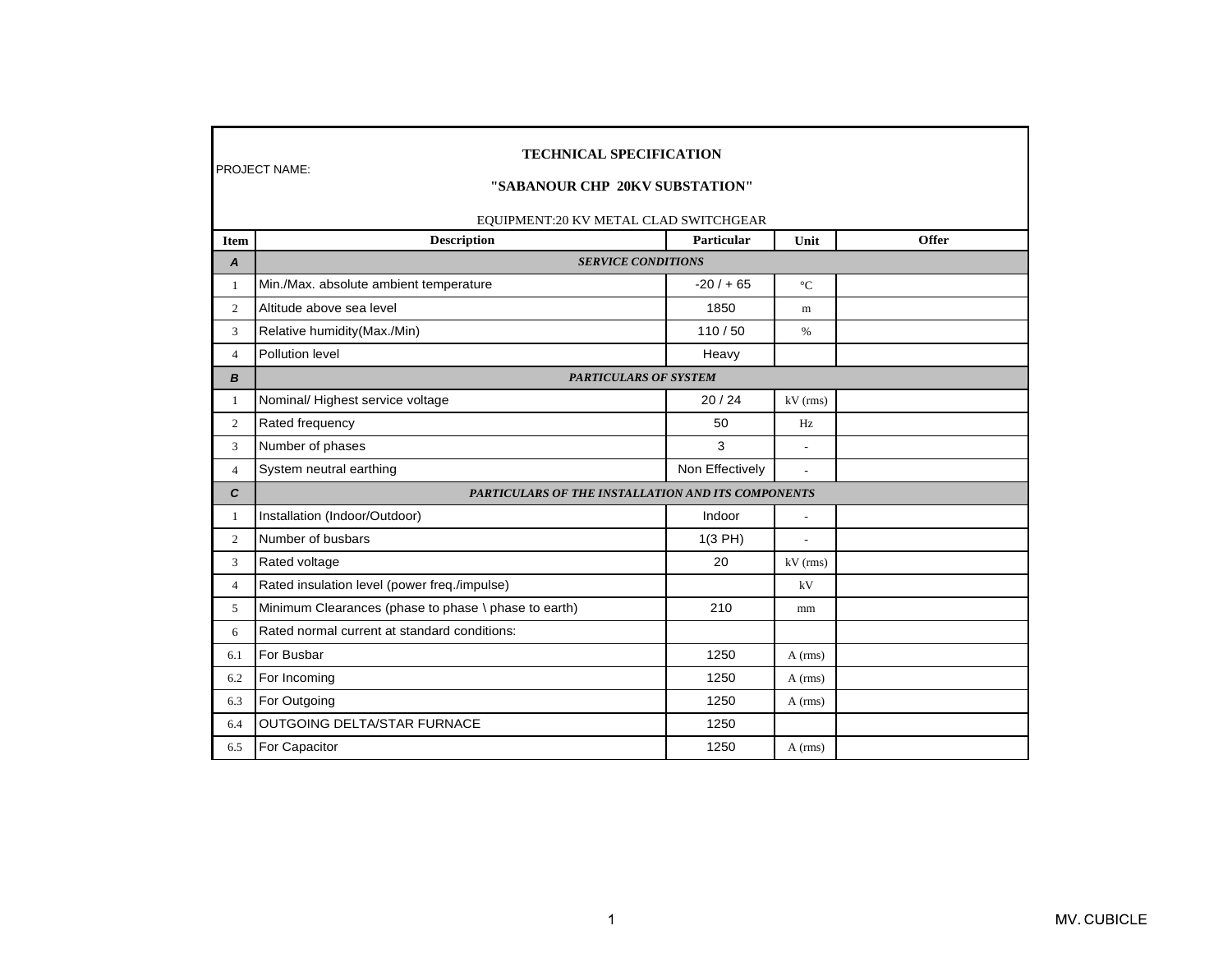|             | <b>TECHNICAL SPECIFICATION</b><br><b>PROJECT NAME:</b><br>"SABANOUR CHP 20KV SUBSTATION"<br>EQUIPMENT:20 KV METAL CLAD SWITCHGEAR |                 |                          |              |  |
|-------------|-----------------------------------------------------------------------------------------------------------------------------------|-----------------|--------------------------|--------------|--|
| <b>Item</b> | <b>Description</b>                                                                                                                | Particular      | Unit                     | <b>Offer</b> |  |
| 7           | Rated short time withstand current                                                                                                |                 |                          |              |  |
| 7.1         | For Busbar                                                                                                                        | 25              | $kA$ (rms)               |              |  |
| 7.2         | For Incoming                                                                                                                      | 25              | $kA$ (rms)               |              |  |
| 7.3         | For Outgoing                                                                                                                      | 25              | $kA$ (rms)               |              |  |
| 7.4         | For Capacitor                                                                                                                     | 25              | $kA$ (rms)               |              |  |
| 8           | Rated duration of short circuit                                                                                                   | 3               | sec.                     |              |  |
| 9           | Rated peak withstand current                                                                                                      | 50              | kA (peak)                |              |  |
| 10          | Degree of protection                                                                                                              |                 |                          |              |  |
| 10.1        | With the door closed                                                                                                              | IP4X            | $\blacksquare$           |              |  |
| 10.2        | Between LV compartments and HV compartments                                                                                       | IP4X            | $\blacksquare$           |              |  |
| 10.3        | Between HV compartments                                                                                                           | IP4X            | $\bar{a}$                |              |  |
| 11          | color                                                                                                                             | <b>RAL 7032</b> | $\overline{\phantom{a}}$ |              |  |
| 12          | Type of painting                                                                                                                  | Electrostatic   | $\bar{a}$                |              |  |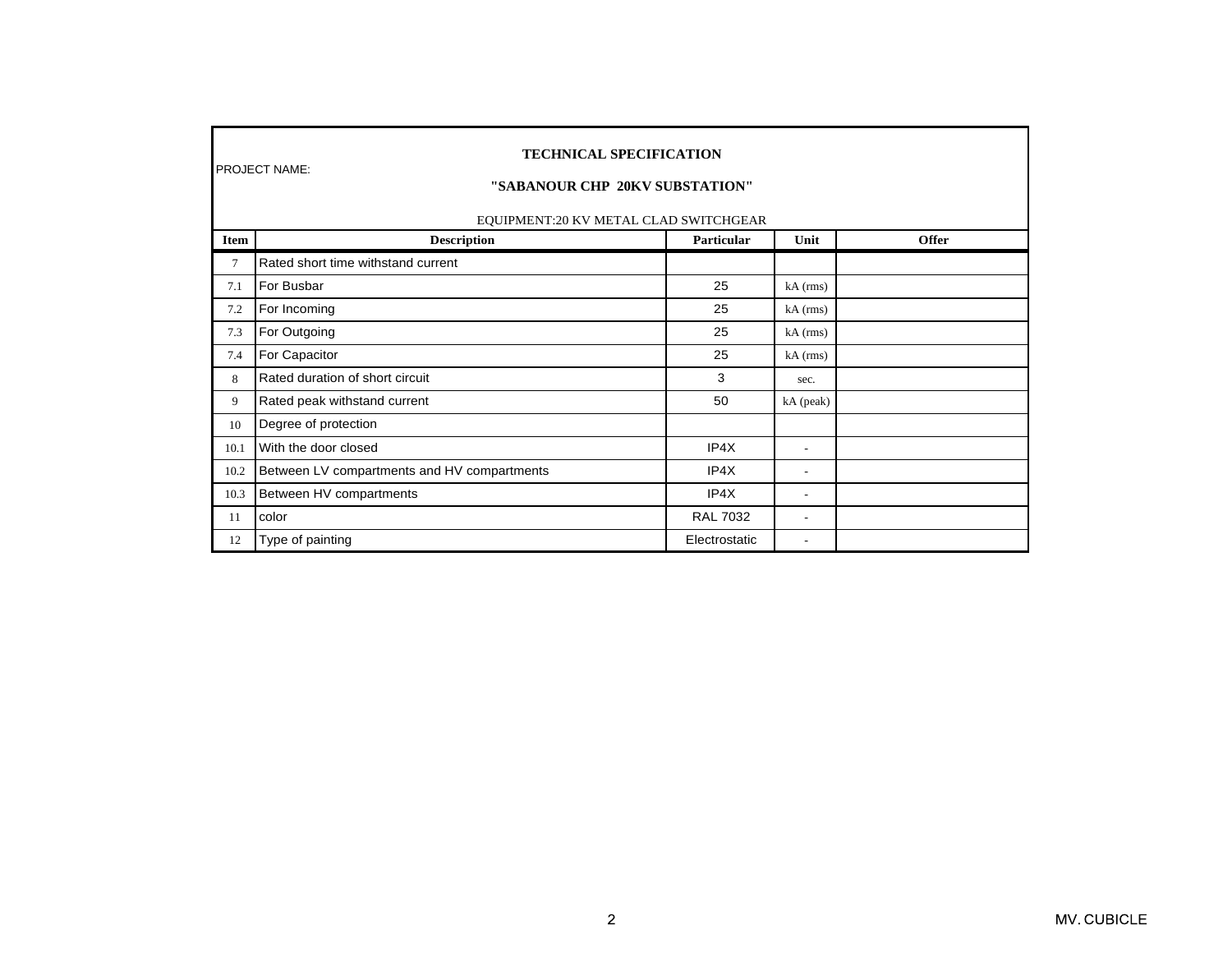## **TECHNICAL SPECIFICATION**

#### **"SABANOUR CHP 20KV SUBSTATION"**

| Item            | <b>Description</b>                          | Particular                    | Unit                     | Offer |
|-----------------|---------------------------------------------|-------------------------------|--------------------------|-------|
| D               |                                             | <b>POWER CIRCUIT BREAKERS</b> |                          |       |
| 1               | Fix or drawable                             | Drawable                      | $\mathcal{L}$            |       |
| 2               | Type (SF6/Vacuum)                           | <b>VACUUM</b>                 | $\overline{\phantom{a}}$ |       |
| 3               | Number of trip/close coils                  | 1/1                           | $\sim$                   |       |
| $\overline{4}$  | Rated normal current at standard conditions |                               |                          |       |
| 4.1             | For Busbar                                  | 1250                          | $A$ (rms)                |       |
| 4.2             | For Incoming                                | 1250                          | $A$ (rms)                |       |
| 4.3             |                                             |                               |                          |       |
| 5               | Rated short circuit breaking current        | 25                            | $kA$ (rms)               |       |
| 6               | Rated short time withstand current(3 sec)   | 25                            | kA                       |       |
| $7\phantom{.0}$ | Rated short circuit making current          | 62.5                          | kA (peak)                |       |
| $\,8\,$         | Operating sequence                          | 0-0.3S-CO-3min-CO             |                          |       |
| 9               | Opening time                                | $40 - 47$                     | ms                       |       |
| 10              | Closing time                                | $50 - 58$                     | ms                       |       |
| 11              | <b>Break time</b>                           | $55 - 68$                     | ms                       |       |
| 12              | First pole to clear factor                  | 1.5                           | $\overline{a}$           |       |
| 13              | Type of operating mechanism                 | spring-motorized              |                          |       |
| 14              | Rated power supply for operation            | 110                           | V(DC)                    |       |
| 15              | Rated power of motor                        | 100                           | W                        |       |
| 16              | Trip coil max./ min.rated voltage           | 85-140                        | V(DC)                    |       |
| 17              | Close coil max./ min.rated voltage          | 100-140                       | V(DC)                    |       |
| 18              | Trip/Close coil control current             | $\overline{2}$                | A                        |       |
| 19              | Type & number of aux. Contact               | 7 N.O.+ 7 N.C.                |                          |       |
| 20              | Rated supply pressure                       | N.A.                          | Bar                      |       |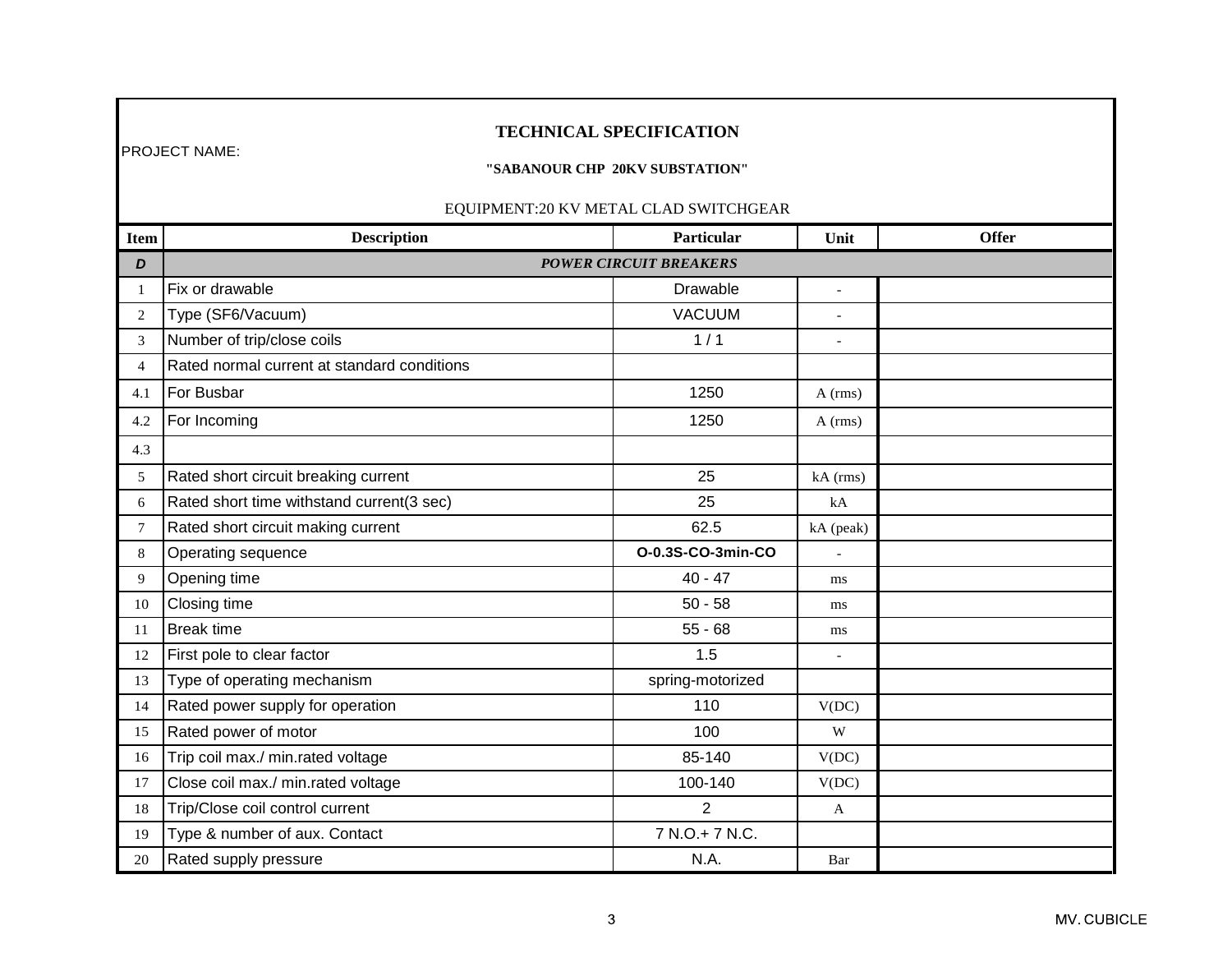|             | <b>TECHNICAL SPECIFICATION</b><br><b>PROJECT NAME:</b><br>"SABANOUR CHP 20KV SUBSTATION"<br>EQUIPMENT:20 KV METAL CLAD SWITCHGEAR |                                         |           |  |  |  |
|-------------|-----------------------------------------------------------------------------------------------------------------------------------|-----------------------------------------|-----------|--|--|--|
| <b>Item</b> | <b>Description</b><br><b>Offer</b><br><b>Particular</b><br>Unit                                                                   |                                         |           |  |  |  |
| E           |                                                                                                                                   | <b>EARTH SWITCH</b>                     |           |  |  |  |
|             | Earth switch type of mechanism                                                                                                    | Manually                                |           |  |  |  |
| 2           | Earth switch type of interlock for Incoming & Bus Section                                                                         | Elec. & Mech.                           |           |  |  |  |
| 3           | Earth switch type of interlock for Outgoing                                                                                       | Mechanical                              |           |  |  |  |
| 4           | Earth switch number & type of aux. Switch in each position                                                                        | 2No+2Nc for open &<br>2No+2Nc for close |           |  |  |  |
| F           |                                                                                                                                   | <b>CURRENT TRANSFORMERS</b>             |           |  |  |  |
|             | Type                                                                                                                              | Dry with epoxy resin<br>insulation      |           |  |  |  |
| 2           | Rated primary current (for different taps)                                                                                        |                                         |           |  |  |  |
| 2.1         | For Incoming feeder                                                                                                               | 600-800                                 | $A$ (rms) |  |  |  |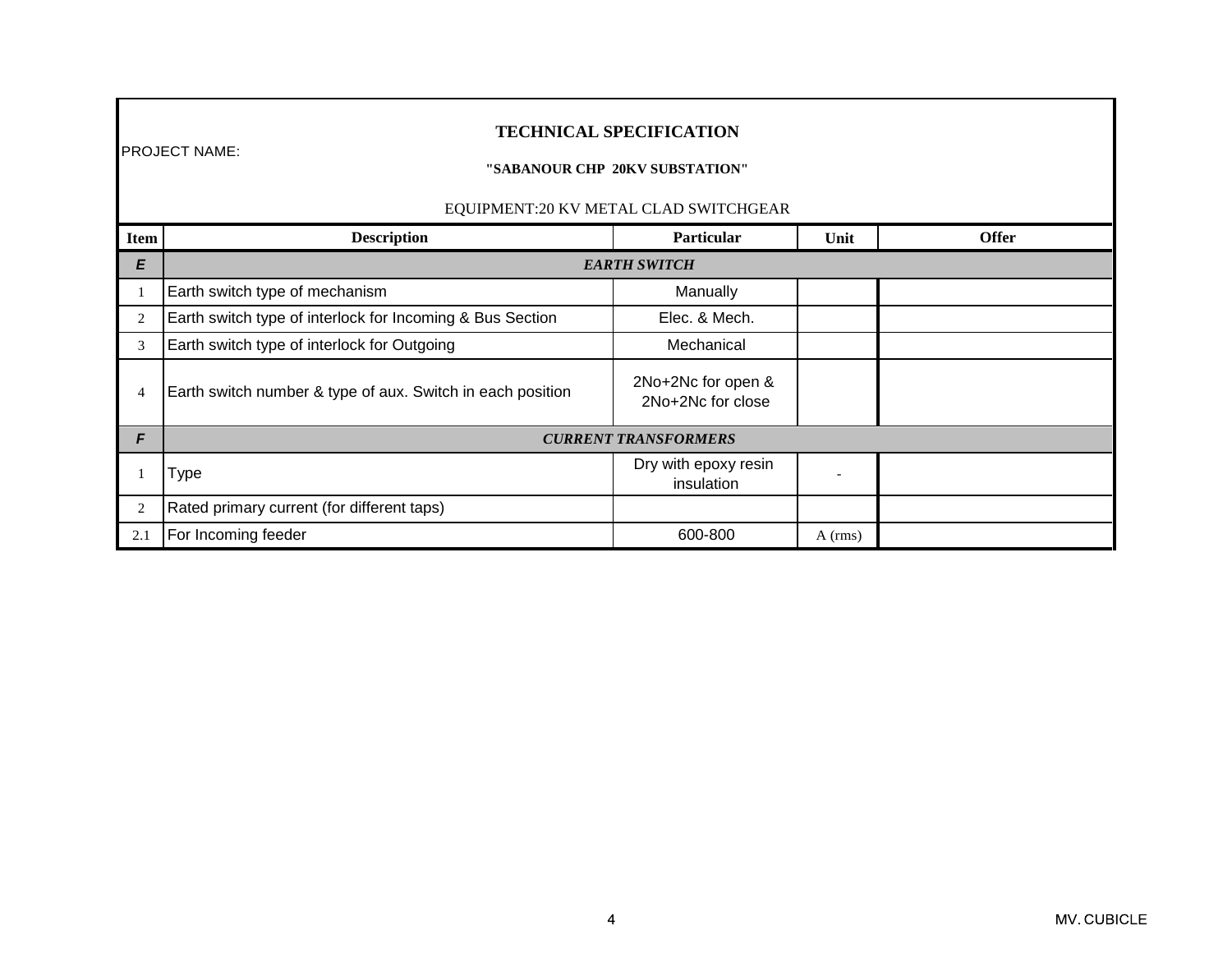## **TECHNICAL SPECIFICATION**

### **"SABANOUR CHP 20KV SUBSTATION"**

| <b>Item</b>    | <b>Description</b>                                        | Particular                         | Unit                     | <b>Offer</b> |  |
|----------------|-----------------------------------------------------------|------------------------------------|--------------------------|--------------|--|
| 2.2            | For Coupling                                              | 400-600                            | $A$ (rms)                |              |  |
| 2.3            | For Outgoing                                              | 200-100                            | $A$ (rms)                |              |  |
| 3              | Rated secondary current                                   |                                    | $A$ (rms)                |              |  |
| $\overline{4}$ | Number of secondary core's                                |                                    |                          |              |  |
| 4.1            | For Incoming& Coupler feeder                              | $\overline{2}$                     | $\blacksquare$           |              |  |
| 4.2            | For Outgoing &CAPACITOR                                   | $\overline{2}$                     |                          |              |  |
| 5              | Accuracy class & burden for Incoming & Coupler feeder *   |                                    |                          |              |  |
| 5.2            | Core #2, for protection                                   | 5P20, 20VA                         | Class/VA                 |              |  |
| 5.3            | Core #3, for metering                                     | 0.2 FS 5,20VA                      | Class/VA                 |              |  |
| 6              | Accuracy class & burden for Outgoing * And Capacitor      |                                    |                          |              |  |
| 6.1            | Core #1, for protection                                   | 5P20, 20VA                         | Class/VA                 |              |  |
| 6.2            | Core #2, for metering                                     | 0.2 FS 5,20VA                      | Class/VA                 |              |  |
| 8              | Rated continuous thermal current (% of primary current)   | 120                                | $\%$                     |              |  |
| 9              | Rated short time thermal current                          | 25                                 | kA                       |              |  |
| 10             | Rated duration of short circuit                           | 3                                  | sec.                     |              |  |
| 11             | Max. temperature rise at rated continuous thermal current | Acc. To IEC                        | $\bf K$                  |              |  |
| G              | <b>VOLTAGE TRANSFORMER CHARACTERISTICS</b>                |                                    |                          |              |  |
| 1              | <b>Type</b>                                               | Dry with epoxy resin<br>insulation | $\overline{\phantom{a}}$ |              |  |
| 2              | Fix or drawout                                            | <b>Fix</b>                         |                          |              |  |
| 3              | Rated primary voltage                                     | $20 / \sqrt{3}$                    | kV (rms)                 |              |  |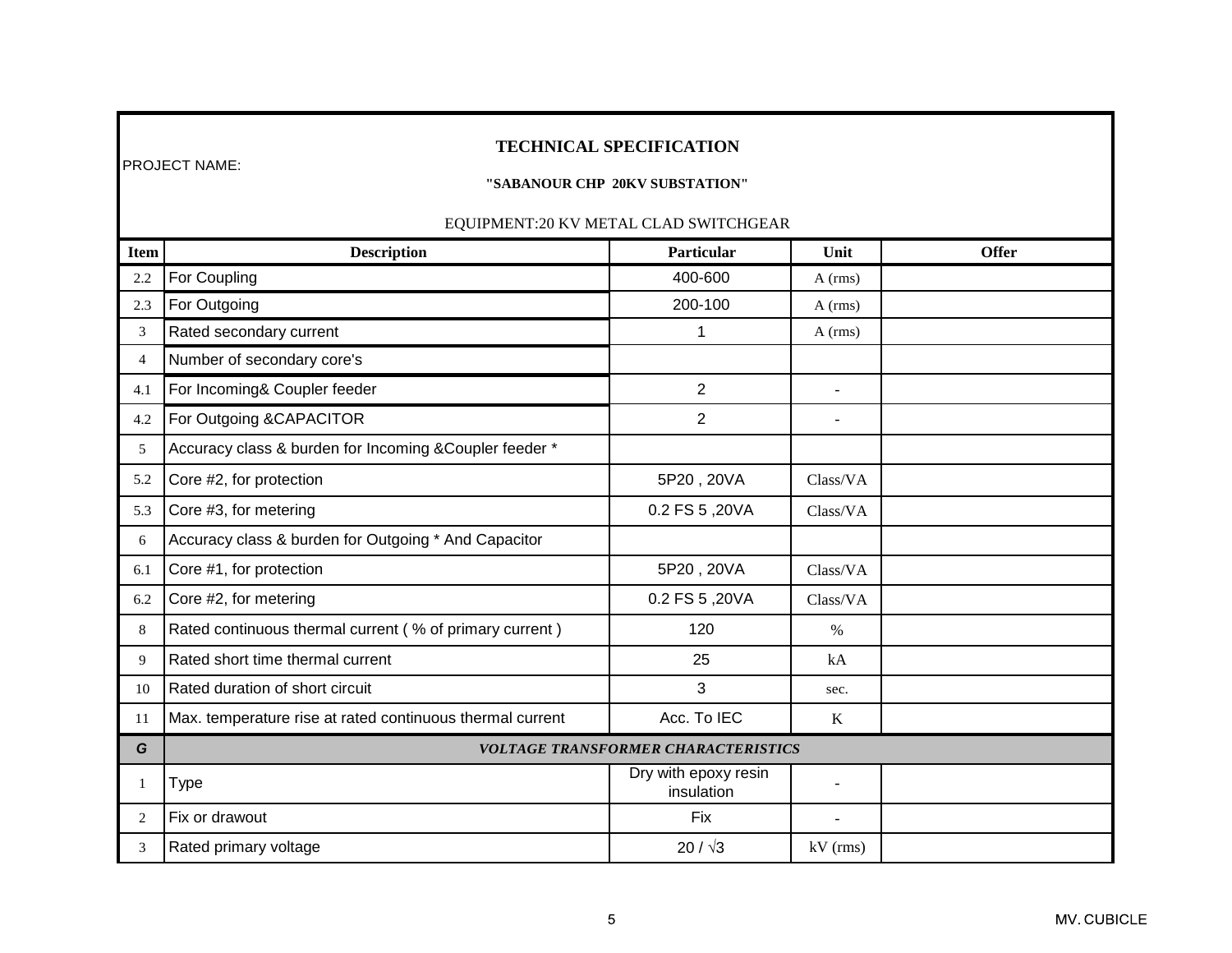## **TECHNICAL SPECIFICATION**

### **"SABANOUR CHP 20KV SUBSTATION"**

| <b>Item</b> | <b>Description</b>           | <b>Particular</b> | Unit      | <b>Offer</b> |
|-------------|------------------------------|-------------------|-----------|--------------|
| 4           | Rated secondary voltage      | 110 / $\sqrt{3}$  | $V$ (rms) |              |
|             | Number of secondary windings | ⌒                 |           |              |
| 6           | Accuracy class               | 0.5+3P, 20VA      | Class/VA  |              |
|             | Rated voltage factor         |                   |           |              |
| 7.1         | Continuous                   | 1.2               |           |              |
| 7.2         | For 8 hours                  | 1.9               |           |              |
| 8           | Short circuit impedance      |                   | Ω         |              |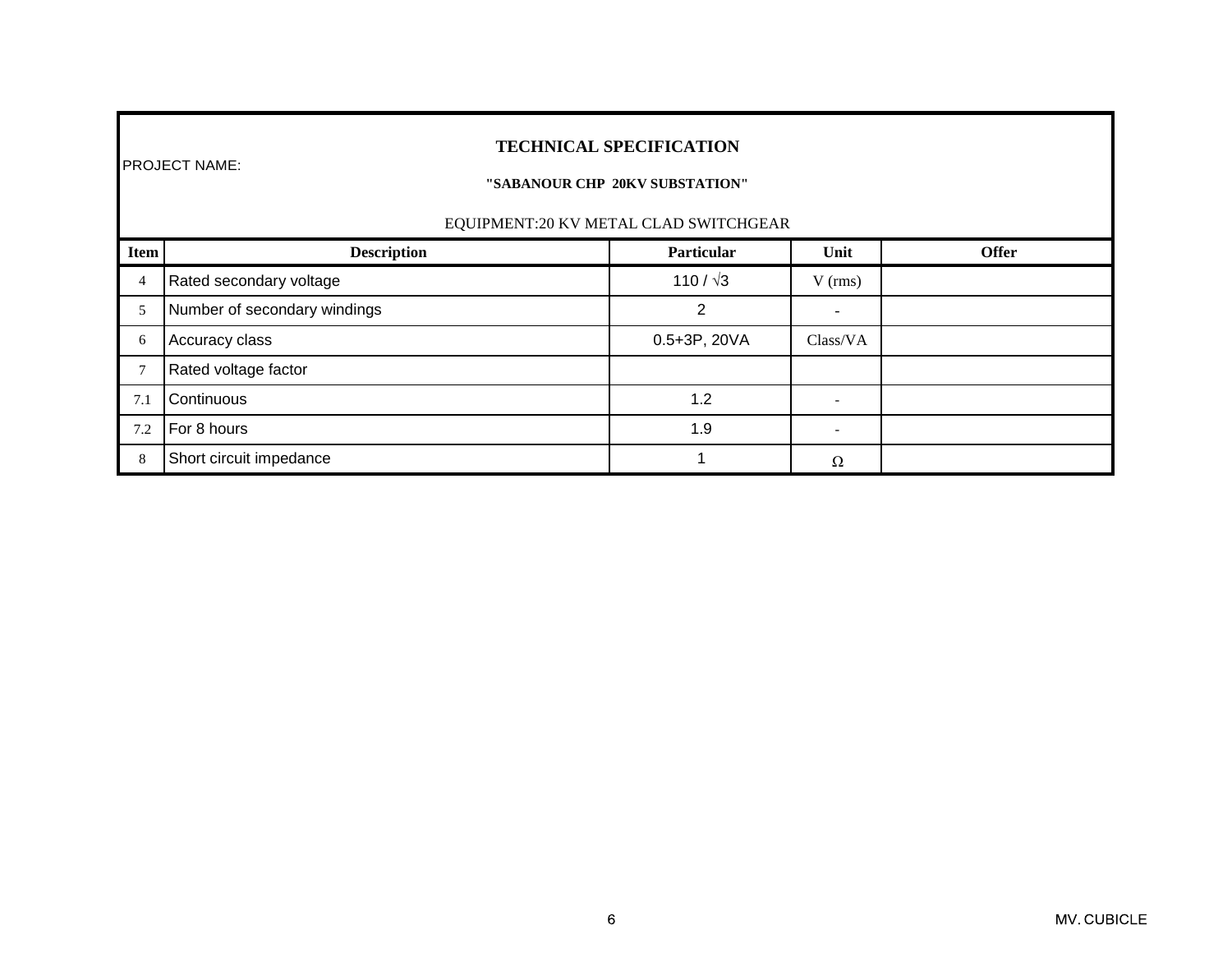## **TECHNICAL SPECIFICATION**

## **"SABANOUR CHP 20KV SUBSTATION"**

| <b>Item</b> | <b>Description</b>                                                                                                                                                                                                                                                                                                              | Particular     | Unit | <b>Offer</b> |
|-------------|---------------------------------------------------------------------------------------------------------------------------------------------------------------------------------------------------------------------------------------------------------------------------------------------------------------------------------|----------------|------|--------------|
| 9           | Ferroresonance damping winding provided?(Yes/No)                                                                                                                                                                                                                                                                                | Yes            |      |              |
| 10          | Primary H.V fuses                                                                                                                                                                                                                                                                                                               | 6.3            | A    |              |
| 11          | Secondary L.V fuses                                                                                                                                                                                                                                                                                                             | 6              | A    |              |
| H           | <b>QUANTITY</b>                                                                                                                                                                                                                                                                                                                 |                |      |              |
| 1           | Incoming feeder (s) from power transformer(s), 1250A, 25 kA, 3<br>Sec., Each one equipped complete with the followings:                                                                                                                                                                                                         | $\overline{2}$ | No.  |              |
|             | Indoor type, Withdrawable, Metal Clad cubicle, Three phase, 20 KV with<br>busbars, supports, insulators, interlocking, operating facilities, wiring,<br>1.1 connections, fittings, neon indicator lamp, controls, mimics, MCB's<br>discrepancy & other switches, push buttons indicators, mimic diagram,<br>heater, thermostats | $\mathbf{1}$   | Set  |              |
|             | Circuit Breaker, vacuum type, 1250A, 25 kA, 3 Sec., Truck-mounted,<br>Withdrawable, three phase, with operating mechanism, one trip coil,<br>1.2 local & remote control, mechanical position indicator, wiring, auxiliary<br>switch                                                                                             |                | Set  |              |
| 1.3         | Three phase, 20 KV Earthing facility for incoming cable, complete with<br>appropriate interlocks                                                                                                                                                                                                                                | 1              | Set  |              |
|             | Bus-bar chamber, rated1250A complete with "tee" connections and<br>1.4 orifice or plug bushings to circuit breaker compartment, automatic<br>shutters, operating equipment and padlocking                                                                                                                                       | 1              | Set  |              |
| 1.5         | Single Phase, 20 KV, Current transformer, 3core, multi-ratio, with<br>rating and accuracy class stated                                                                                                                                                                                                                          | 3              | Set  |              |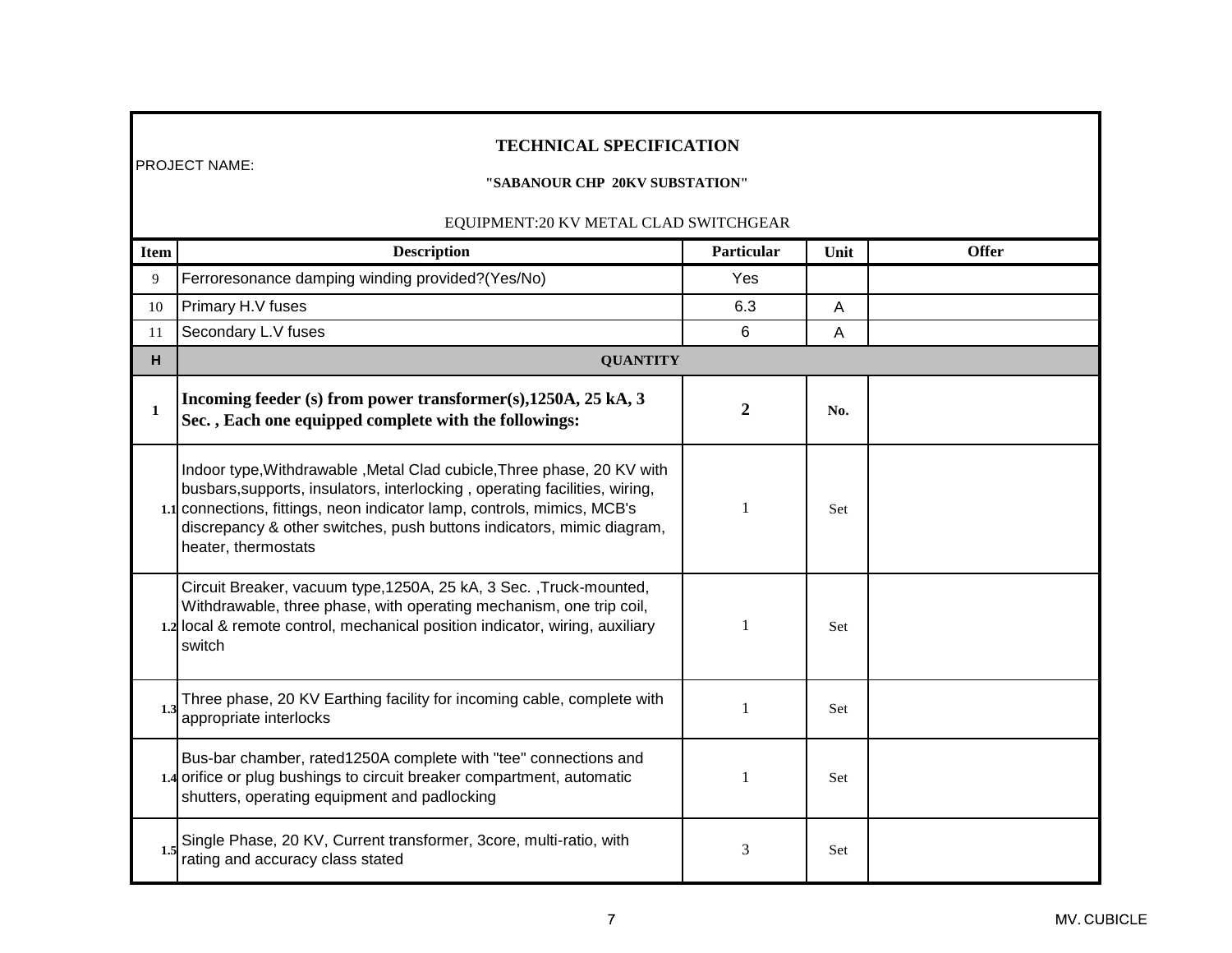## **TECHNICAL SPECIFICATION**

### **"SABANOUR CHP 20KV SUBSTATION"**

| <b>Item</b> | <b>Description</b>                                                                                                                                                     | <b>Particular</b> | Unit | <b>Offer</b> |
|-------------|------------------------------------------------------------------------------------------------------------------------------------------------------------------------|-------------------|------|--------------|
| 1.6         | Single phase, Voltage transformer, Fix, with fuse(6A, HRC), with rating, burden and accuracy class stated,                                                             | 3                 | Set  |              |
|             | Cabel box, suitable for termination of at least 3 cables per phase to be<br>installed? (Yes/No)                                                                        | <b>Yes</b>        |      |              |
|             | Supporthing framework with circuit breaker positioning gear, wiring<br>1.8 interlocks multi-core cable glands, secondary terminals lables and<br>accessories, complete |                   | Set  |              |
|             | 1.9 Neon indicator                                                                                                                                                     | 3                 | Set  |              |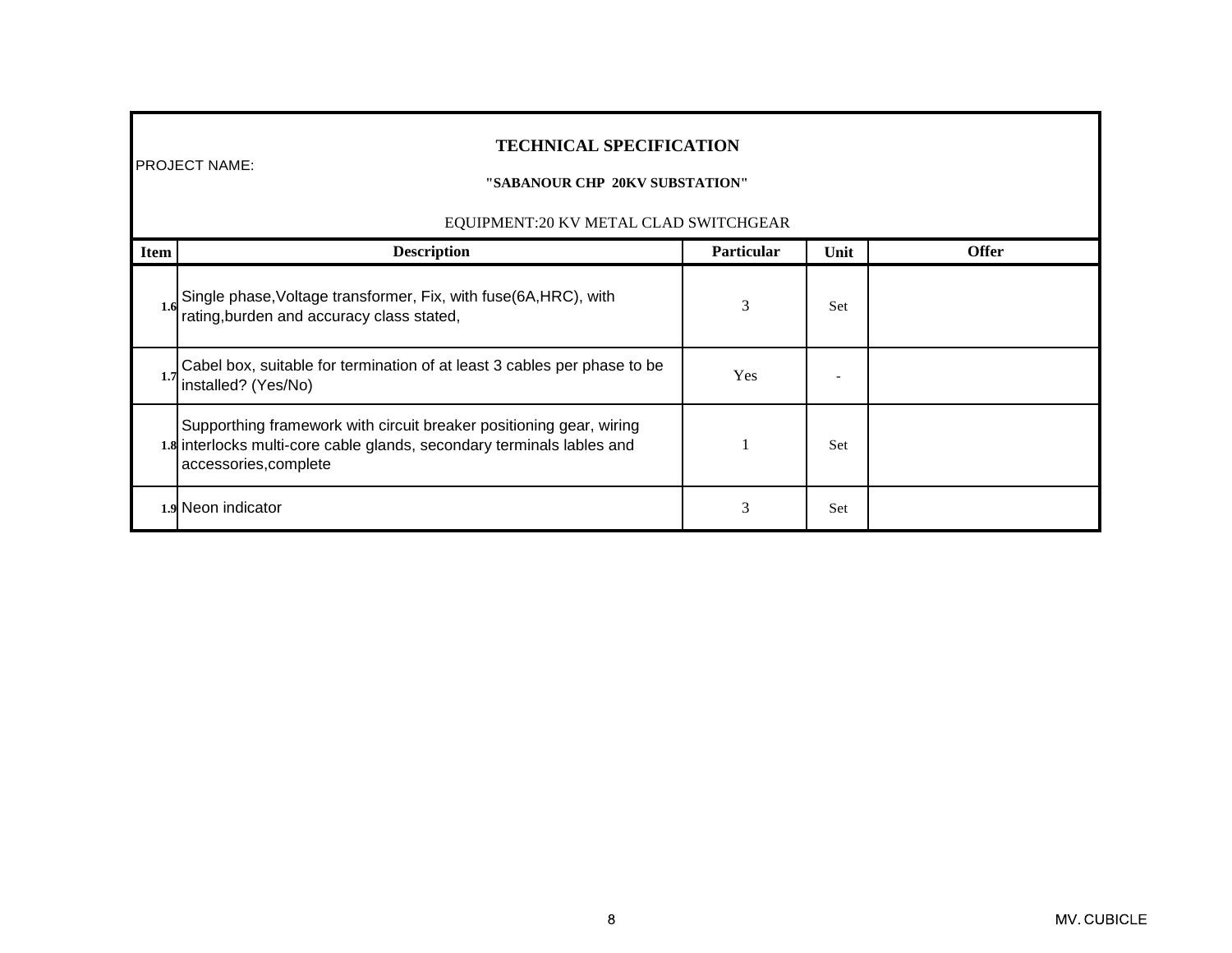# **TECHNICAL SPECIFICATION**

### **"SABANOUR CHP 20KV SUBSTATION"**

| <b>Item</b>             | <b>Description</b>                                                                                                                                                                                                                                                                                                              | Particular   | Unit | <b>Offer</b> |
|-------------------------|---------------------------------------------------------------------------------------------------------------------------------------------------------------------------------------------------------------------------------------------------------------------------------------------------------------------------------|--------------|------|--------------|
| $\overline{2}$          | 20 KV Outgoing feeder(s), rated1250A 25kA, 3 Sec., complete, each<br>feeder equipped with followings :                                                                                                                                                                                                                          | 6            | No.  |              |
|                         | Indoor type, Withdrawable, Metal Clad cubicle, Three phase, 20 KV<br>with busbars, supports, insulators, interlocking, operating facilities,<br>2.1 wiring, connections, fittings, neon indicator lamp, controls, mimics,<br>MCB's discrepancy & other switches, push buttons indicators, mimic<br>diagram, heater, thermostats |              | Set  |              |
| 2.2                     | Circuit Breaker, vacuum type, rated1250A 25kA, 3 Sec., Truck-<br>mounted, Withdrawable, three phase, with operating mechanism, one<br>trip coil, local & remote control, mechanical position indicator, wiring,<br>auxiliary switch                                                                                             |              | Set  |              |
| 2.3                     | Three phase, 20 KV Earthing facility for outgoing cable, complete with<br>appropriate interlocks                                                                                                                                                                                                                                |              | Set  |              |
|                         | Bus-bar chamber, rated1250A complete with "tee" connections and<br>2.4 orific or plug bushings to circuit breaker compartment, automatic<br>shutters, operating equipment and padlocking                                                                                                                                        |              | Set  |              |
| 2.5                     | Single Phase, 20 KV, Current transformer, 2core, multi-ratio, with<br>rating and accuracy class stated                                                                                                                                                                                                                          | 3            | Set  |              |
|                         | 2.6 Neon indicator                                                                                                                                                                                                                                                                                                              | 3            | Set  |              |
| $\overline{\mathbf{4}}$ | 20 KV Bus-section(Coupler), rated1250A, complete with the<br>following:                                                                                                                                                                                                                                                         | $\mathbf{1}$ | No.  |              |
| 4.1                     | Three phase, indoor type, bus duct with supports, busbars, insulators<br>, couplers, bus angle couplers, metal case covering, etc. complete as<br>per chapters BUS & HVT and drawings.                                                                                                                                          |              |      |              |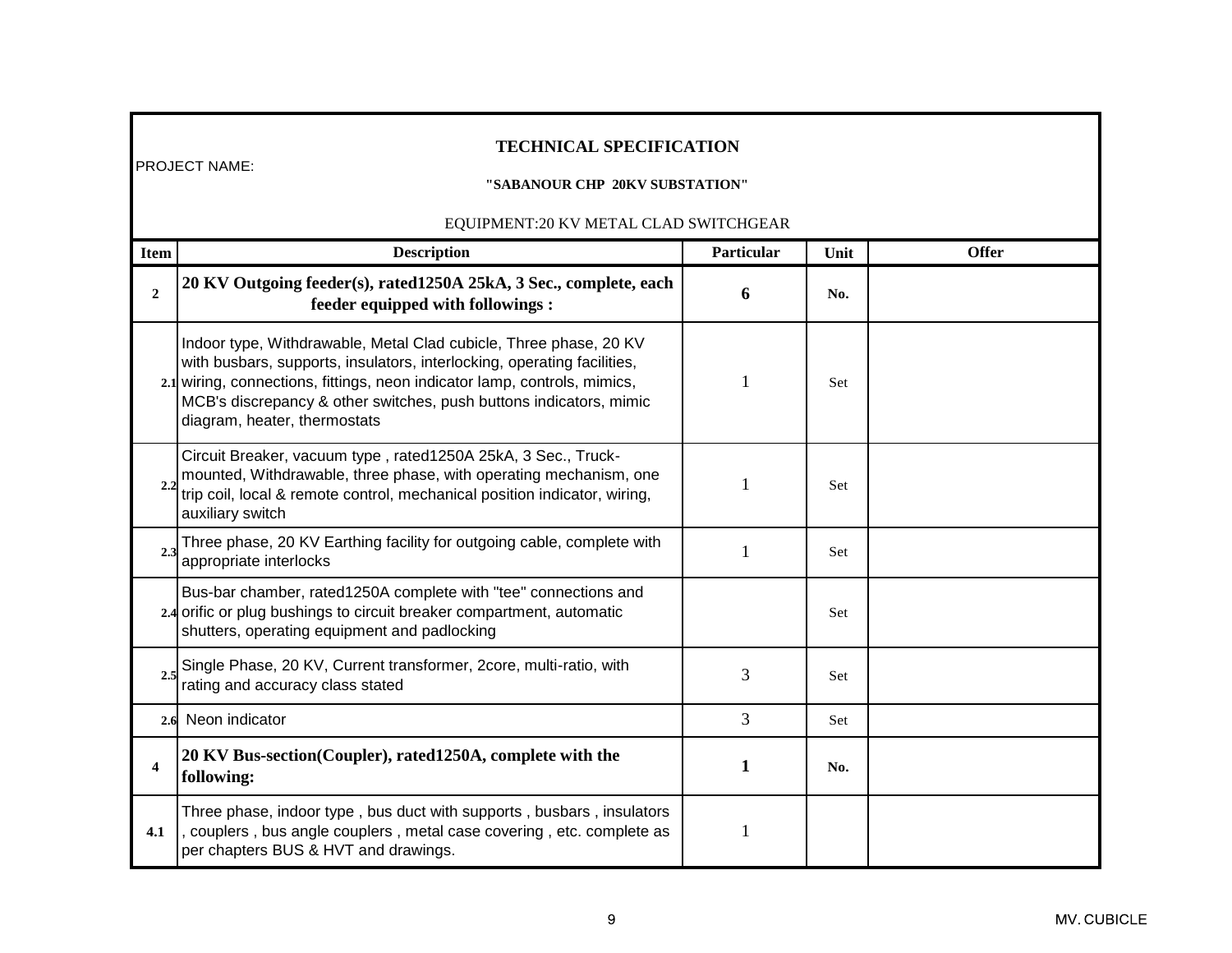# **TECHNICAL SPECIFICATION**

### **"SABANOUR CHP 20KV SUBSTATION"**

| <b>Item</b> | <b>Description</b>                                                                                                                                                                                                                                                                                                              | <b>Particular</b> | Unit       | <b>Offer</b> |
|-------------|---------------------------------------------------------------------------------------------------------------------------------------------------------------------------------------------------------------------------------------------------------------------------------------------------------------------------------|-------------------|------------|--------------|
|             | Indoor type, Withdrawable, Metal Clad cubicle, Three phase, 20 KV<br>with busbars, supports, insulators, interlocking, operating facilities,<br>4.2 wiring, connections, fittings, neon indicator lamp, controls, mimics,<br>MCB's discrepancy & other switches, push buttons indicators, mimic<br>diagram, heater, thermostats |                   | <b>Set</b> |              |
| 4.3         | Circuit Breaker, vacuum type, 1250A, 25kA/3 sec, Truck-mounted,<br>Withdrawable, three phase, with operating mechanism, one trip coil,<br>local & remote control, mechanical position indicator, wiring, auxiliary<br>switch<br>(Acc to chapter D)                                                                              |                   | Set        |              |
| 4.4         | Single Phase, 20 KV, Current transformer, 3core, multi-ratio, with<br>rating and accuracy class stated                                                                                                                                                                                                                          | 3                 | Set        |              |
|             | Single phase, Voltage transformer, Fix, with fuse(6A, HRC), with rating, burden and accuracy class stated                                                                                                                                                                                                                       | 3                 | Set        |              |
| 4.6         | Three phase, 20 KV Earthing facility for bus bar complete with<br>appropriate interlocks                                                                                                                                                                                                                                        |                   | Set        |              |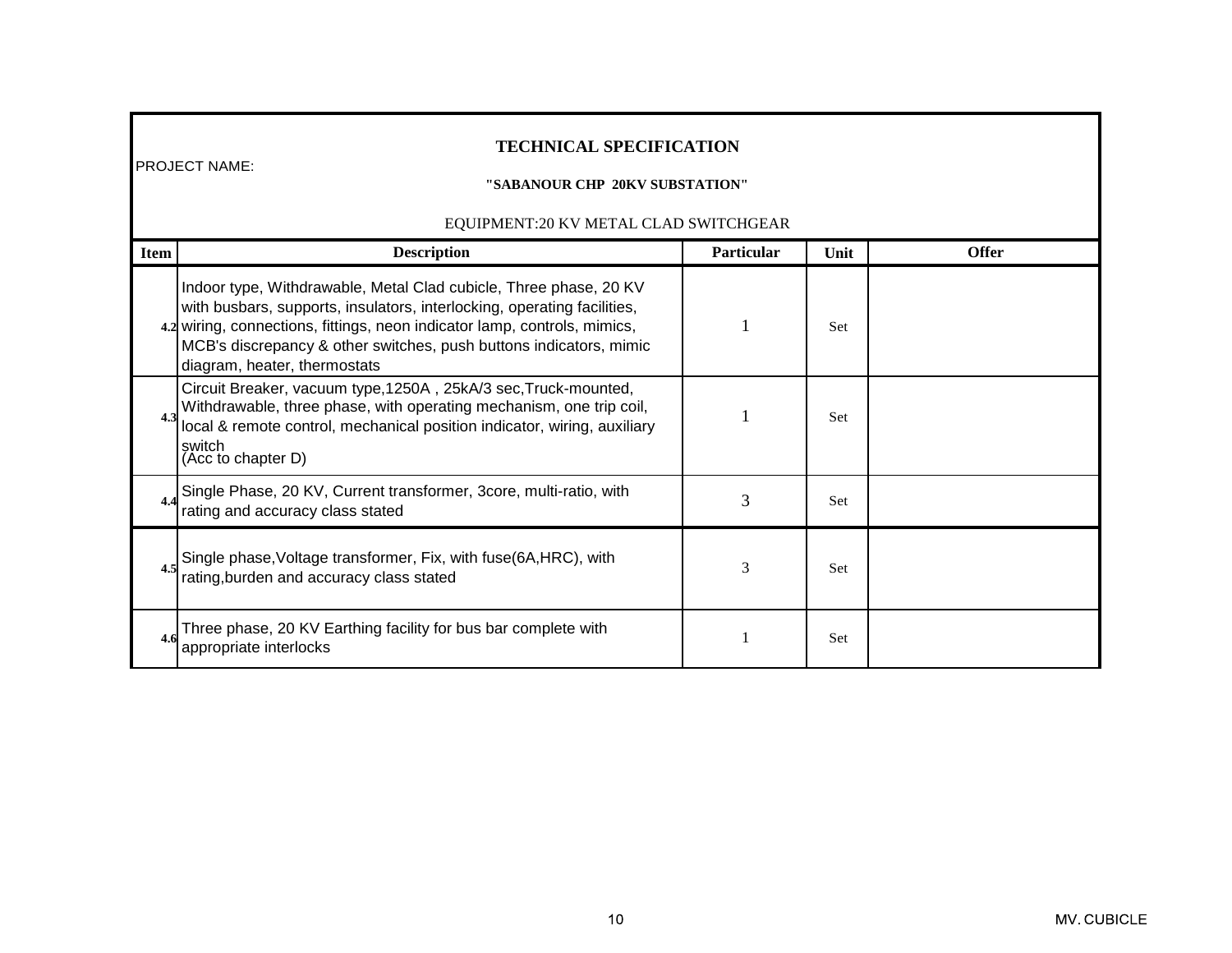## **TECHNICAL SPECIFICATION**

#### **"SABANOUR CHP 20KV SUBSTATION"**

| <b>Item</b> | <b>Description</b>                                                                                                                                                                           | Particular | Unit       | <b>Offer</b> |
|-------------|----------------------------------------------------------------------------------------------------------------------------------------------------------------------------------------------|------------|------------|--------------|
| 5           | Bus riser&metering cubicle rated1250A, Fixed type, Three phase,<br>with facilities, wiring, connections, heater, control and mimics,<br>each one equipped with the followings:               |            | No.        |              |
| 5.1         | Three phase, 20 KV Earthing facility for bus bar, complete with<br>appropriate interlocks                                                                                                    |            | Set        |              |
|             | Bus-bar chamber, rated1250A complete with "tee" connections and<br>5.2 orific or plug bushings to voltage transformer compartment, automatic<br>shutters, operating equipment and padlocking |            | Set        |              |
|             | Single phase, Voltage transformer, Fixed, with fuse(6A, HRC), with rating, burden and accuracy class stated, (specification at chapterG)                                                     | 3          | <b>Set</b> |              |
|             | Supporting framework with wirings interlocks secondary terminals<br>labels and accessories, complete                                                                                         |            | <b>Set</b> |              |
|             | 5.5 Neon indicator                                                                                                                                                                           | 3          | Set        |              |
|             |                                                                                                                                                                                              |            |            |              |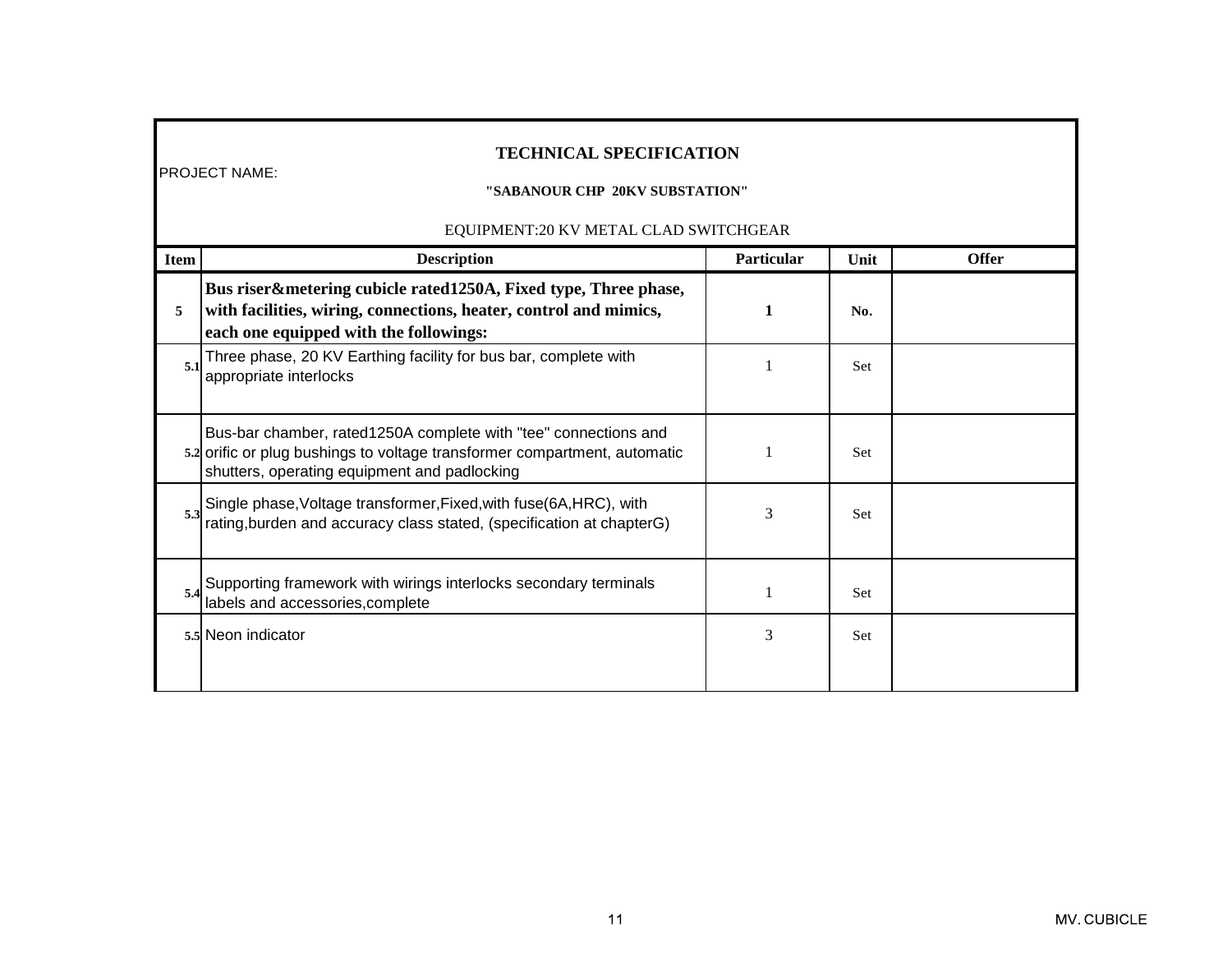# **TECHNICAL SPECIFICATION**

### **"SABANOUR CHP 20KV SUBSTATION"**

| Item                    | <b>Description</b>                                                                         | Particular                                                               | Unit | <b>Offer</b> |
|-------------------------|--------------------------------------------------------------------------------------------|--------------------------------------------------------------------------|------|--------------|
| J                       | <b>ACCESSORIES</b>                                                                         |                                                                          |      |              |
| 1                       | Anti-condensation heater for L.V.(60w) & M.V. compartments(80w)<br>provided?(Yes/No)       | Yes                                                                      |      |              |
| $\overline{2}$          | H.V&L.V. compartment lighting (tunnel type 60w)& related door switch<br>provided? (Yes/No) | Yes                                                                      |      |              |
| 3                       | Local Spring charge/discharge indicator provided?(Yes/No)                                  | Yes                                                                      |      |              |
| $\overline{\mathbf{4}}$ | Remote Spring charge/discharge indicator(contact type)<br>provided?(Yes/No)                |                                                                          |      |              |
| 5                       | Type & size of L.V. compartment terminals                                                  | Polyamid suitable for<br>6mm <sup>2</sup> cross section<br>stranded wire |      |              |
| 6                       | Heating & lighting circuit protection (2 pole, 6A)                                         | <b>230 VAC</b><br>M.C.B                                                  |      |              |
| $\overline{7}$          | Motor circuit protection (2 pole, 6A)                                                      | 110 VDC M.C.B                                                            |      |              |
| 8                       | Control circuit protection                                                                 | 110 VDC M.C.B                                                            |      |              |
| 9                       | Protection circuit protection (2 pole, 6A)                                                 | 110 VDC M.C.B                                                            |      |              |
| 10                      | Plug for connection of truck To L.V. compartment:                                          |                                                                          |      |              |
|                         | 10.1 For Incoming & Bus Section                                                            | 1*48 Pin Plug                                                            |      |              |
|                         | 10.2 For Outgoing&Capacitor                                                                | 1*24 Pin Plug                                                            |      |              |
| 11                      | Suitable stopper for L.V. compartment door provided? (Yes/No)                              | Yes                                                                      |      |              |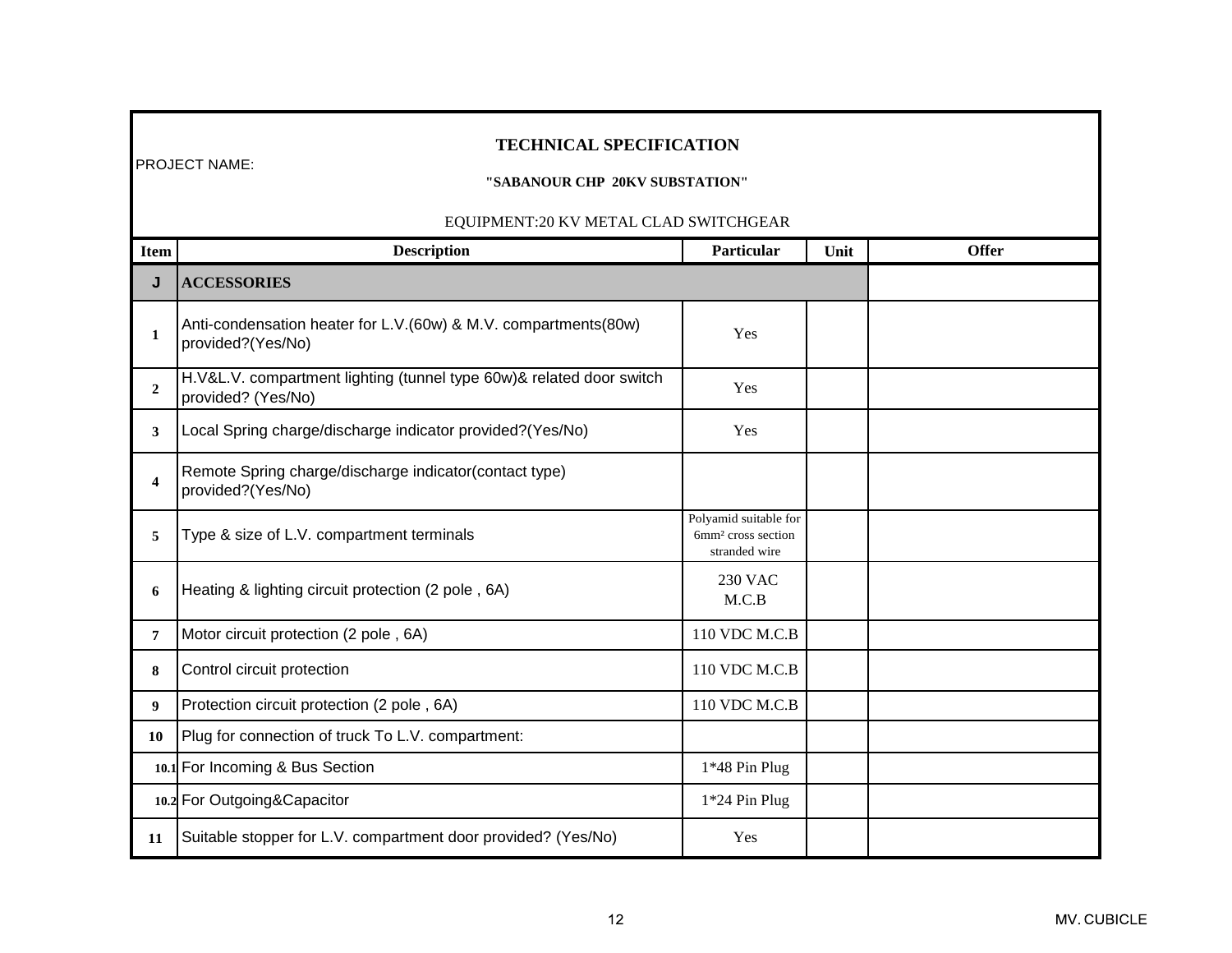# **TECHNICAL SPECIFICATION**

## **"SABANOUR CHP 20KV SUBSTATION"**

| <b>Item</b> | <b>Description</b>                                                                                                                    | <b>Particular</b> | Unit | <b>Offer</b> |
|-------------|---------------------------------------------------------------------------------------------------------------------------------------|-------------------|------|--------------|
| 12          | Suitable 25*125mm beveled mica(RAL7035) with black engraving<br>lables for front&rear of each panel provided? (Yes/No)                | <b>Yes</b>        |      |              |
| 13          | Suitable 15*60mm with lettering 4mm high for all accessories mounted<br>on the front of each panel provided? (Yes/No)                 | <b>Yes</b>        |      |              |
| 14          | Earth bar 40*3mm for M.V.& L.V compartment provided? (Yes/No)                                                                         | <b>Yes</b>        |      |              |
| 15          | Position indication (semaphor) for earthing switch provided? (Yes/No)                                                                 | Yes               |      |              |
| 16          | Control turn-push-turn discrepancy switch with 1 N/O contact for each<br>close, open position, close& open command provided? (Yes/No) | <b>Yes</b>        |      |              |
| 17          | Local/Remote selector switch with 1 N/O contact for each position<br>provided?(Yes/No)                                                | <b>Yes</b>        |      |              |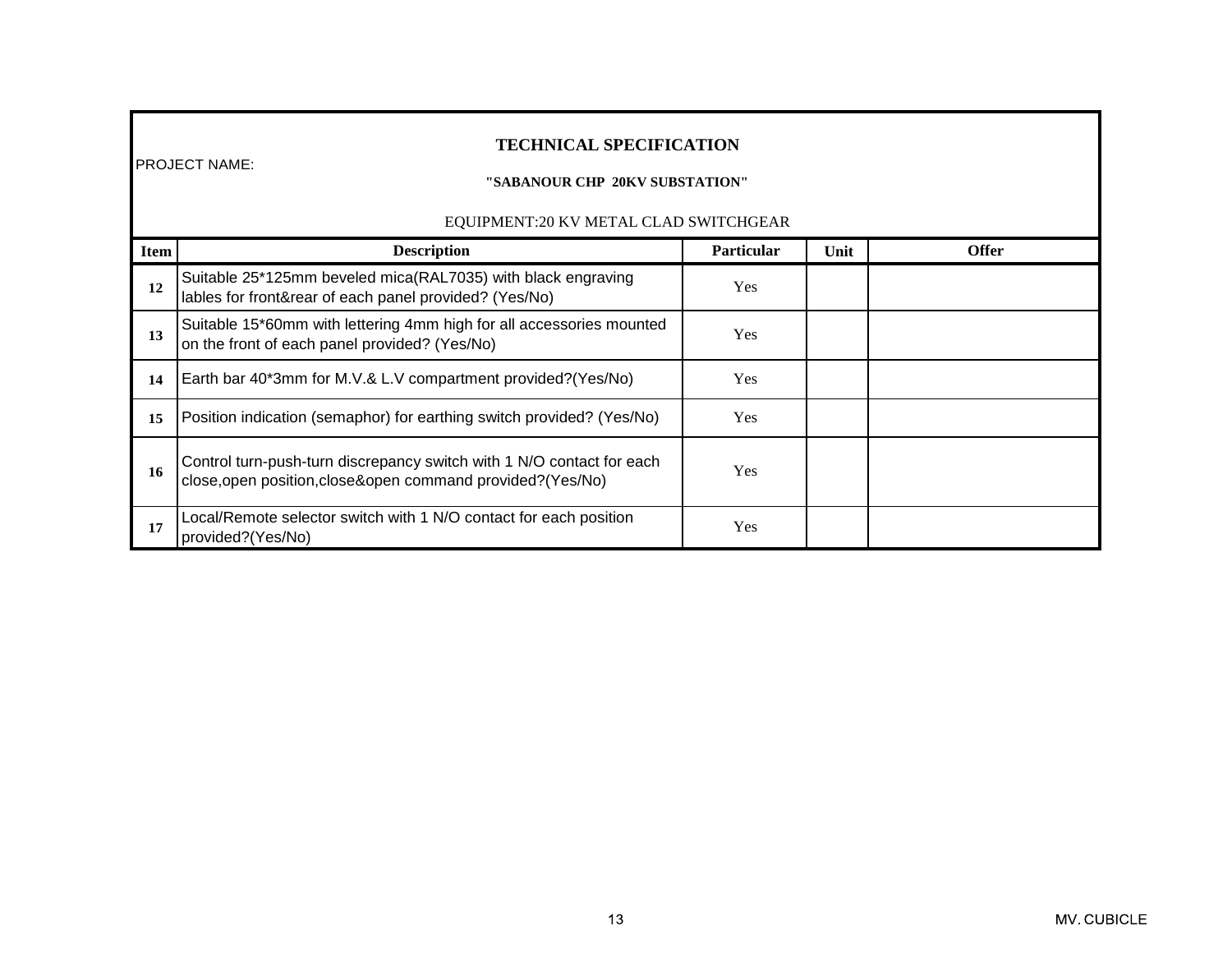# **TECHNICAL SPECIFICATION**

### **"SABANOUR CHP 20KV SUBSTATION"**

| <b>Item</b> | <b>Description</b>                                                                                                                   | Particular                          | Unit | <b>Offer</b> |
|-------------|--------------------------------------------------------------------------------------------------------------------------------------|-------------------------------------|------|--------------|
| 18          | Disconnectable & Shortable current terminal provided?(Yes/No)                                                                        | Yes                                 |      |              |
| 19          | Lamp test push button with 2 N/O provided?(Yes/No)                                                                                   | Yes                                 |      |              |
| 20          | Hand type spring charging & non electrical close/open facility provided<br>with operation counter for C.B. ?(Yes/No)                 | Yes                                 |      |              |
| 21          | Number of contacts for indication of service, test, withdrawable position<br>of C.B.                                                 | min.3 contacts for<br>each position |      |              |
| 22          | Position indication (semaphor) for service, test & out of service<br>position of breaker provided? (Yes/No)                          |                                     |      |              |
| 23          | Duct & rail mounting, auxiliary relays, terminals provided? (Yes/No)                                                                 | Yes                                 |      |              |
| 24          | Internal wiring in each cubicle & external wirnig between cubicles<br>provided?(Yes/No)                                              | Yes                                 |      |              |
| 25          | Mimic diagram provided?(Yes/No)                                                                                                      | Yes                                 |      |              |
| 26          | Eye bolts for transportation provided?(Yes/No)                                                                                       | Yes                                 |      |              |
| 27          | Gland & gland plate for cable compartment & L.V. compartment<br>provided?(for M.V cable compartment shall be of non-ferrus material) | Yes                                 |      |              |
| 28          | Mechanically Operated Operations Counter For CB Provided?                                                                            | Yes                                 |      |              |
| 29          | Requirement of the connection area of C.B. fingers & bus-bar                                                                         | Silver plated<br>conductive greese  |      |              |